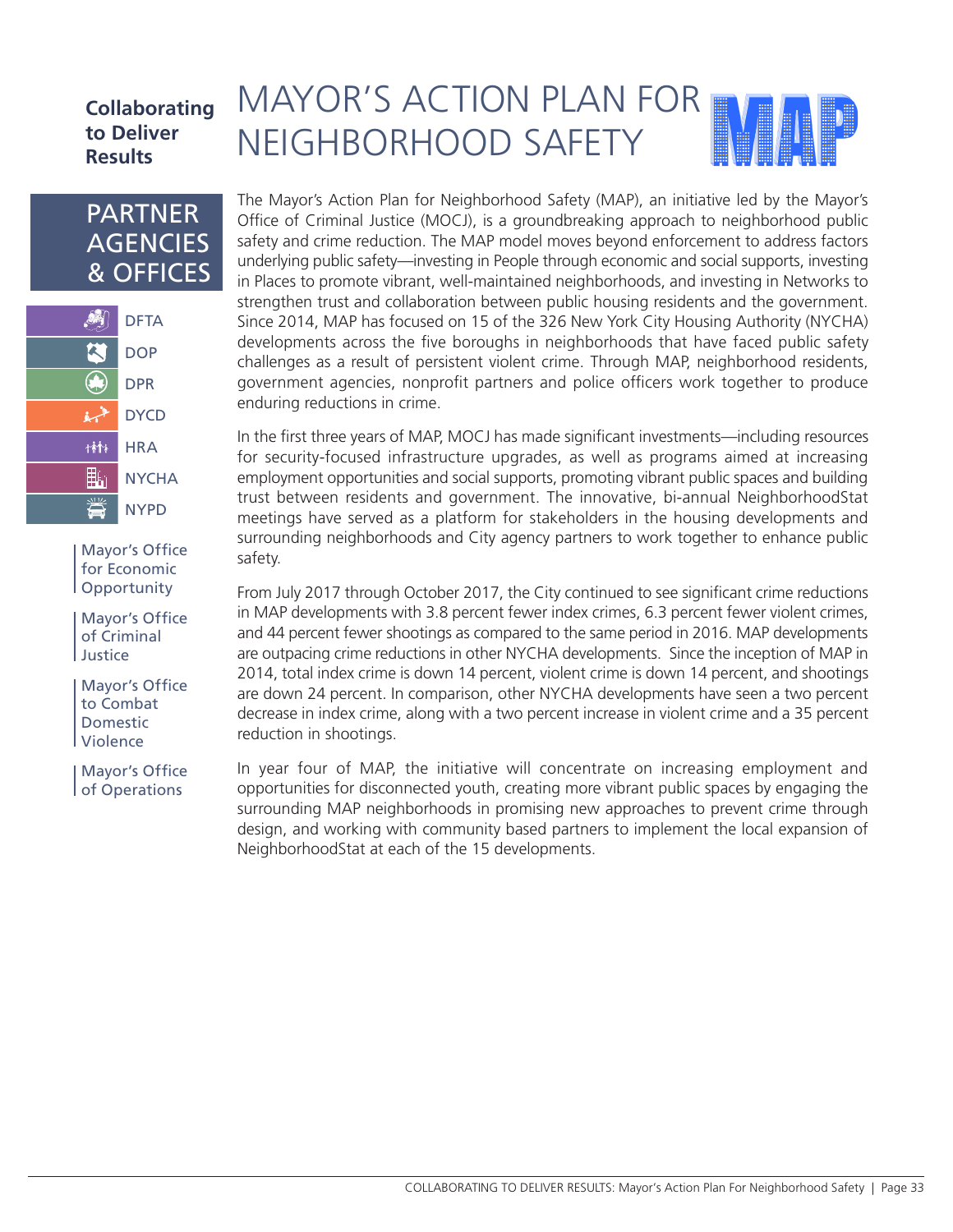# PEOPLE

#### **SUMMER YOUTH EMPLOYMENT FOR ALL MAP YOUTH**

A crucial component of MAP's strategy is connecting youth to employment opportunities that provide valuable skills and job readiness. MOCJ successfully advocated for the expansion of the Summer Youth Employment Program (SYEP), and during the summer of 2017 the City guaranteed summer jobs to all youth ages 14-24 living in MAP developments. In order to promote this opportunity to as many eligible youth as possible, MAP coordinated an "All In" campaign with agency partners. The campaign included outreach and technical assistance to increase recruitment and enrollment. As a result of partners' committed efforts, 2,826 MAP young people were enrolled in SYEP in the summer of 2017 (Fiscal 2018), over 1,000 more youth than the previous summer. Overall, MAP developments had a 56 percent increase in enrollment over summer 2016 (Fiscal 2017), with the Castle Hill and St. Nicholas developments leading the way with 109 percent and 90 percent increases, respectively. In summer 2018, SYEP will again be offered to all 14-24 year olds living in MAP developments.

#### **NEXT STEPS PROVIDES MENTORING TO MORE MAP YOUTH**

MAP works with the Department of Probation (DOP) to fund Next STEPS, a mentoring program that diverts disconnected or gang-affiliated youth from violent activity and encourages them to reengage with education, work and community. Utilizing a curriculum based on cognitive behavioral therapy, community non-profit partners employ credible messengers to engage youth in transformative mentoring. Through MAP's support, Next STEPS was able to expand its presence at all 15 MAP sites. Since the program's inception in Fiscal 2016, Next STEPS has served over 700 new participants and has had over 400 graduates. In addition, MOCJ, NYCHA, DOP and the Center for Employment Opportunities are building the "next step" for Next STEPS participants. This new component, which will launch in Fiscal 2018, will provide supported job opportunities for Next STEPS graduates ready to pursue employment.

## PLACES

#### **NEIGHBORHOOD ACTIVATION OFFERS DESIGN SOLUTIONS TO PUBLIC SAFETY**

In Fiscal 2016, MOCJ, in partnership with the Police Department and the Department of Design and Construction (DDC), launched a Neighborhood Activation Study to enhance safety and vibrancy through public space design and programming. The study brought together neighborhood residents and government to re-imagine and activate the built environment to reduce crime. Studio Gang, an architecture and urbanism firm, conducted a six-month intensive study that engaged over 65 community organizations and 21 City agencies. The study employed specialists in mental health, criminal justice and economic development, and reviewed evidence-based research, City plans and reports. Through this process MAP collected detailed design recommendations from stakeholders, including enhanced lighting, public art and community programming and infrastructure solutions such as CitiBike stations and LinkNYC wifi terminals. These solutions will help transform local precincts and public properties into transparent and inviting spaces that support productive encounters between police officers and residents as well as provide access to economic, employment and recreational opportunities for residents. These recommendations are incorporated into multi-step plans for investment in specific sites in the Brownsville and Morrisania neighborhoods. The Neighborhood Activation Study will release a report of findings with policy and program recommendations in 2018.

#### **CRIME PREVENTION THROUGH ENVIRONMENTAL DESIGN (CPTED) TRAINING FOR ALL MAP STAKEHOLDER TEAMS**

As Neighborhood Activation demonstrates, strategic design can create safer, more equitable, vibrant and healthy spaces. MAP is sponsoring training for residents, Police Department neighborhood coordination officers and NYCHA property management in Crime Prevention through Environmental Design strategies. CPTED is designed to build neighborhood capacity to identify environmental and human impediments to safety and teach local stakeholders how to address unsafe conditions related to physical space. The training will be part of the local NeighborhoodStat process and the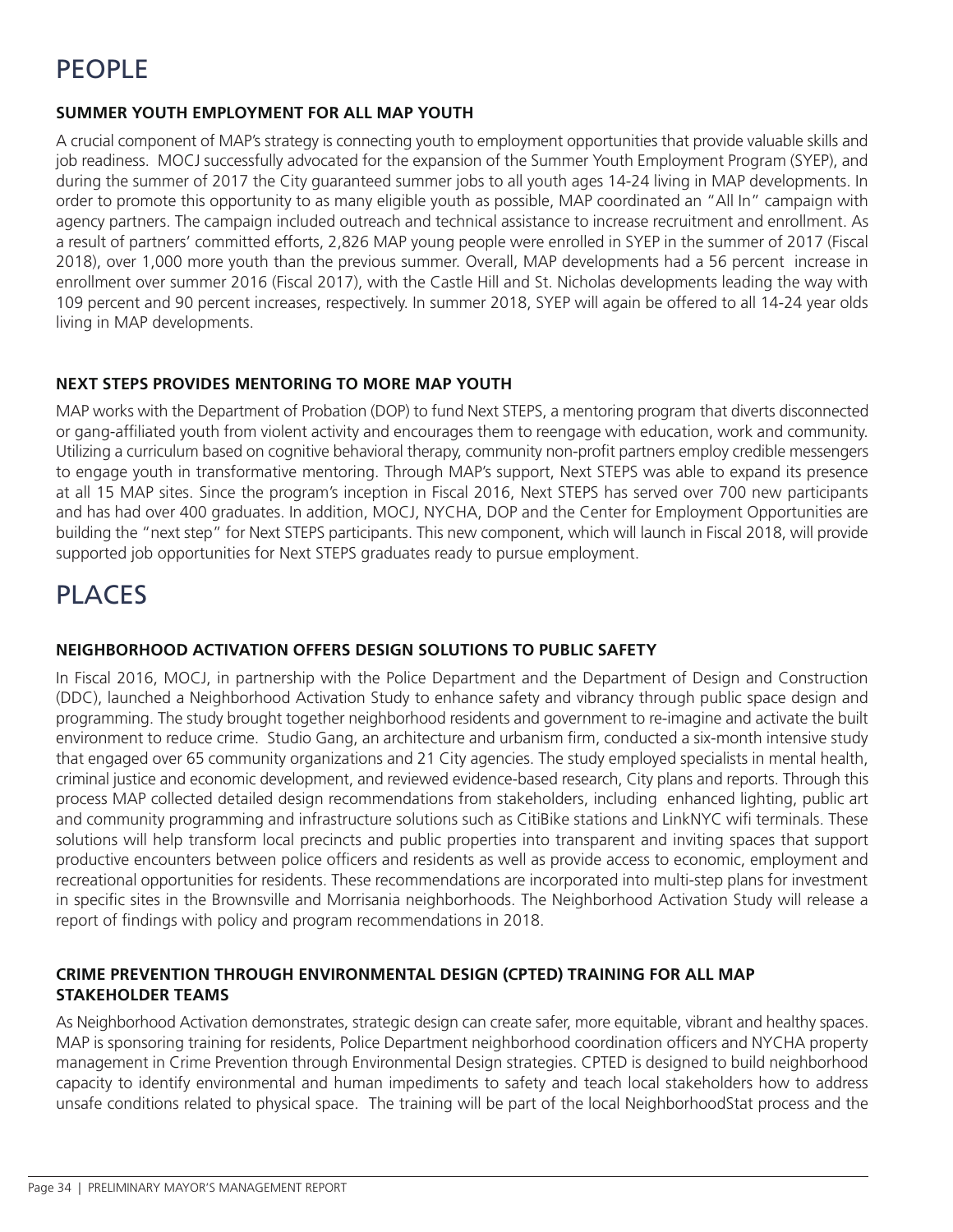methodology will be used to identify and implement projects that address public safety at each development, including targeted community projects and longer-term initiatives.

#### **SUMMER PLAY FOR CHILDREN AND TEENS**

Safe, engaging opportunities for play are a critical part of any healthy neighborhood. Through MAP, the Police Athletic League (PAL) provides year-round recreational, cultural, social and educational activities for young people in high crime neighborhoods with limited recreational facilities. In addition to year-round youth sports leagues and teen centers, PAL hosted 15 Playstreets—supervised areas on streets, parking lots and public spaces—that afford elementary school aged children safe supervised play, often with police officers, simultaneously improving their relationships with, and perceptions of, the police and other supervising staff. Additionally, MAP supported Kids in Motion, a similar program run by the Department of Parks and Recreation in City parks. Kids in Motion had 52,301 visits at parks near the MAP sites in summer 2017 (Fiscal 2018).

In order to reach older teens most at risk for violence, MOCJ started a pilot program called Vibrant Interactions By Engagement (VIBE) that enables community based organizations to offer paid cultural training and internship programs for youth aged 14-24 that culminate in a public exhibit, performance or place-making event. In summer 2017, eight VIBE programs supported 303 participants from MAP neighborhoods to create murals, hold community painting events, participate in civic engagement and youth empowerment workshops, get film production training and put on public performances.

# **NETWORKS**

#### **NEIGHBORHOODSTAT LAUNCHES PHASE II EXPANSION**

NeighborhoodStat serves as the operational and organizational centerpiece of MAP. It is a community-based problemsolving process grounded in a series of regular sessions that engage residents and MAP partners in sharing, analyzing and using data to identify public safety priorities and implement solutions. NeighborhoodStat is designed to operate at two critical levels of engagement and action: the borough level and the local level.

Borough NeighborhoodStat, held semi-annually at One Police Plaza, convenes staff of 10 City agencies as well as NYCHA Resident Association leaders. Each session generates key collaboration and coordination tasks that will help address public safety and its underlying causes. MOCJ tracks and monitors all tasks. During the reporting period MAP conducted its fourth cycle of borough-wide NeighborhoodStat meetings. Eighty-one percent of tasks (141 out of 175) from the spring cycle were completed throughout the summer and fall, a 98 percent increase from the previous fall 2016 cycle, reflecting improved collective efficacy.

During summer 2017, MOCJ began planning the second phase of NeighborhoodStat. At the local level the NeighborhoodStat process will serve as an opportunity for stakeholders to establish neighborhood priorities, leverage Citywide best practices, and address resident concerns at the development level. Under the facilitation of MAP Engagement Coordinators, City agency and local community-based organization representatives will join 15 residents to form Stakeholder Teams at each development. Launching in early spring 2018, these teams will meet monthly to share data, identify public safety concerns, create action plans and implement collaborative solutions. The Engagement Coordinators will be instrumental in leading stakeholders through the process of identifying systemic issues at the development and facilitating action plans to address those issues. The Engagement Coordinator will also attend the borough-level NeighborhoodStat meetings at One Police Plaza to raise challenges, obstacles and opportunities identified at individual developments with appropriate City agency partners. Local NeighborhoodStat is currently in the startup phase with extensive planning being done by both MOCJ and the Center for Court Innovation, the implementation partner on the project.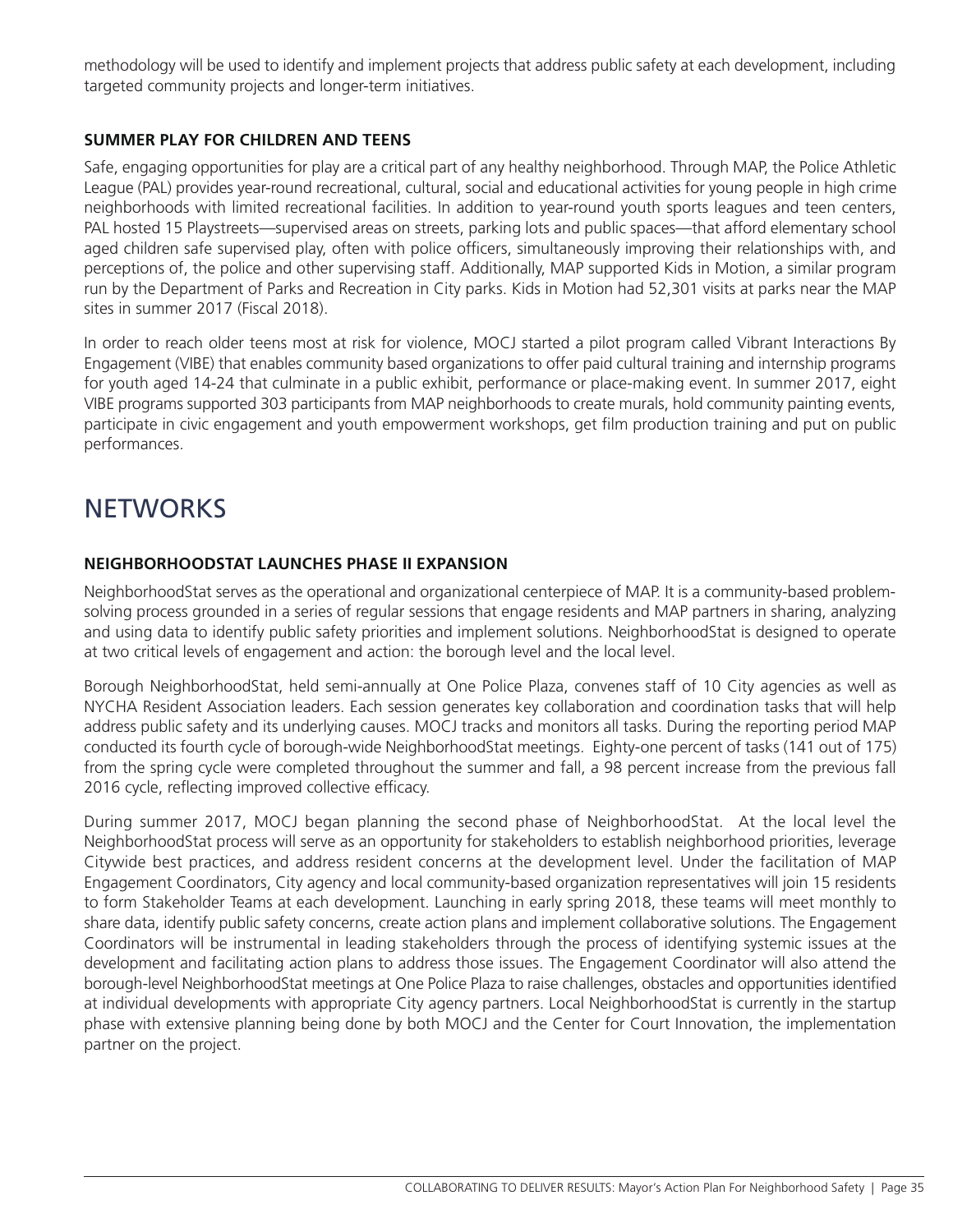#### **EVALUATION**

John Jay College of Criminal Justice is leading a two-year evaluation of MAP and its component parts. The evaluation will attempt to capture the MAP process, its outputs and impact, with the aim of understanding what components of MAP worked best, why and how. The evaluation began in the summer of 2017, with a final report due in 2019.

| <b>CRIME STATISTICS IN THE 15 DEVELOPMENTS</b>                                                                                          |               |                |             |          |  |  |  |  |
|-----------------------------------------------------------------------------------------------------------------------------------------|---------------|----------------|-------------|----------|--|--|--|--|
|                                                                                                                                         | <b>Actual</b> | 4-month Actual |             |          |  |  |  |  |
| <b>Number of Incidents</b>                                                                                                              | <b>FY17</b>   | <b>FY17</b>    | <b>FY18</b> | Change   |  |  |  |  |
| Total Index Crime                                                                                                                       | 756           | 292            | 281         | $-3.8%$  |  |  |  |  |
| Violent Crime                                                                                                                           | 544           | 208            | 195         | $-6.3%$  |  |  |  |  |
| Shootings                                                                                                                               | 26            | 9              | 5           | $-44.4%$ |  |  |  |  |
| The seven index crimes are murder, rane, rebbery felony assault, burglary, grand larseny and grand larseny auto, Violent srimes include |               |                |             |          |  |  |  |  |

*The seven index crimes are murder, rape, robbery, felony assault, burglary, grand larceny and grand larceny auto. Violent crimes include murder, rape, robbery and felony assault.* 

|                                                                                                                                      | <b>Agency/Office   Indicator Name</b>                                                                                                 | <b>Actual</b> | 4-month Actual |                    | <b>Target</b> |  |
|--------------------------------------------------------------------------------------------------------------------------------------|---------------------------------------------------------------------------------------------------------------------------------------|---------------|----------------|--------------------|---------------|--|
|                                                                                                                                      |                                                                                                                                       | <b>FY17</b>   | <b>FY17</b>    | <b>FY18</b>        | <b>FY18</b>   |  |
| <b>Improved Infrastructure / Environmental Design</b>                                                                                |                                                                                                                                       |               |                |                    |               |  |
| <b>NYCHA</b>                                                                                                                         | Temporary light fixtures placed                                                                                                       | 55            | 184            | 25                 | 15            |  |
|                                                                                                                                      | Permanent lights installed (# fixtures)                                                                                               | 3,479         | 1,603          | 310                | 600           |  |
|                                                                                                                                      | Layered access projects completed (repairing and<br>adding additional security to development entry and<br>access points) (# bldgs.)  | 28            | 22             | See table<br>below | 30            |  |
|                                                                                                                                      | Cameras installed (closed circuit television)<br>(# cameras)                                                                          | 226           | 0              | 200                | 39            |  |
|                                                                                                                                      | Non-construction scaffolding and shedding removed<br>(linear feet)                                                                    | 1,138         | 223            | 712                | 3,896         |  |
|                                                                                                                                      | <b>Community Engagement &amp; Programming</b>                                                                                         |               |                |                    |               |  |
| <b>DPR</b>                                                                                                                           | Kids in Motion participants across MAP sites                                                                                          | 58,002        | 58,002         | 52,301             | 65,000        |  |
|                                                                                                                                      | Shape-Up participants across MAP sites                                                                                                | 3,299         | 731            | 4,251              | 3,000         |  |
| <b>DYCD</b>                                                                                                                          | MAP Summer Youth Employment (SYEP) participants                                                                                       | 1,816         | 1.816          | 2,826              | 850           |  |
| NYC Opportunity                                                                                                                      | NYCHA youth enrolled in Work Progress Program<br>(WPP)                                                                                | 348           | 71             | $16*$              | <b>NA</b>     |  |
| <b>DOP</b>                                                                                                                           | Participants enrolled in the Next STEPS youth<br>mentorship program**                                                                 | 243           | 279            | 89                 | 240           |  |
|                                                                                                                                      | Participants who positively exited Next STEPS<br>program**                                                                            | 147           | 52             | 48                 | 144           |  |
|                                                                                                                                      | Healthy Relationship Academy workshops held                                                                                           | 180           | 30             | 37                 | 100           |  |
| <b>OCDV</b>                                                                                                                          | Community outreach events                                                                                                             | 417           | 139            | 150                | 480           |  |
| <b>HRA</b>                                                                                                                           | Appointments to connect individuals to HRA services                                                                                   | 1,798         | 695            | 895                | 2,000         |  |
|                                                                                                                                      | Individuals connected to HRA services                                                                                                 | 1,111         | 425            | 542                | 1,000         |  |
|                                                                                                                                      | Percentage of clients seeking SNAP and Emergency<br>Assistance benefits enrollment who are successfully<br>enrolled in those benefits | 41.4%         | 53%            | 24%                | 30%           |  |
| <b>DFTA</b>                                                                                                                          | Grandparent support participation                                                                                                     | 336           | 117            | 234                | 325           |  |
|                                                                                                                                      | Seniors engaged at public events                                                                                                      | 10,508        | 1,983          | 3,055              | 6,500         |  |
|                                                                                                                                      | Program intakes                                                                                                                       | 70            | 34             | 51                 | 150           |  |
| *Enrollment in first quarter of Fiscal 2018 (July through September 2017)<br>** Includes residents who reside near MAP developments. |                                                                                                                                       |               |                |                    |               |  |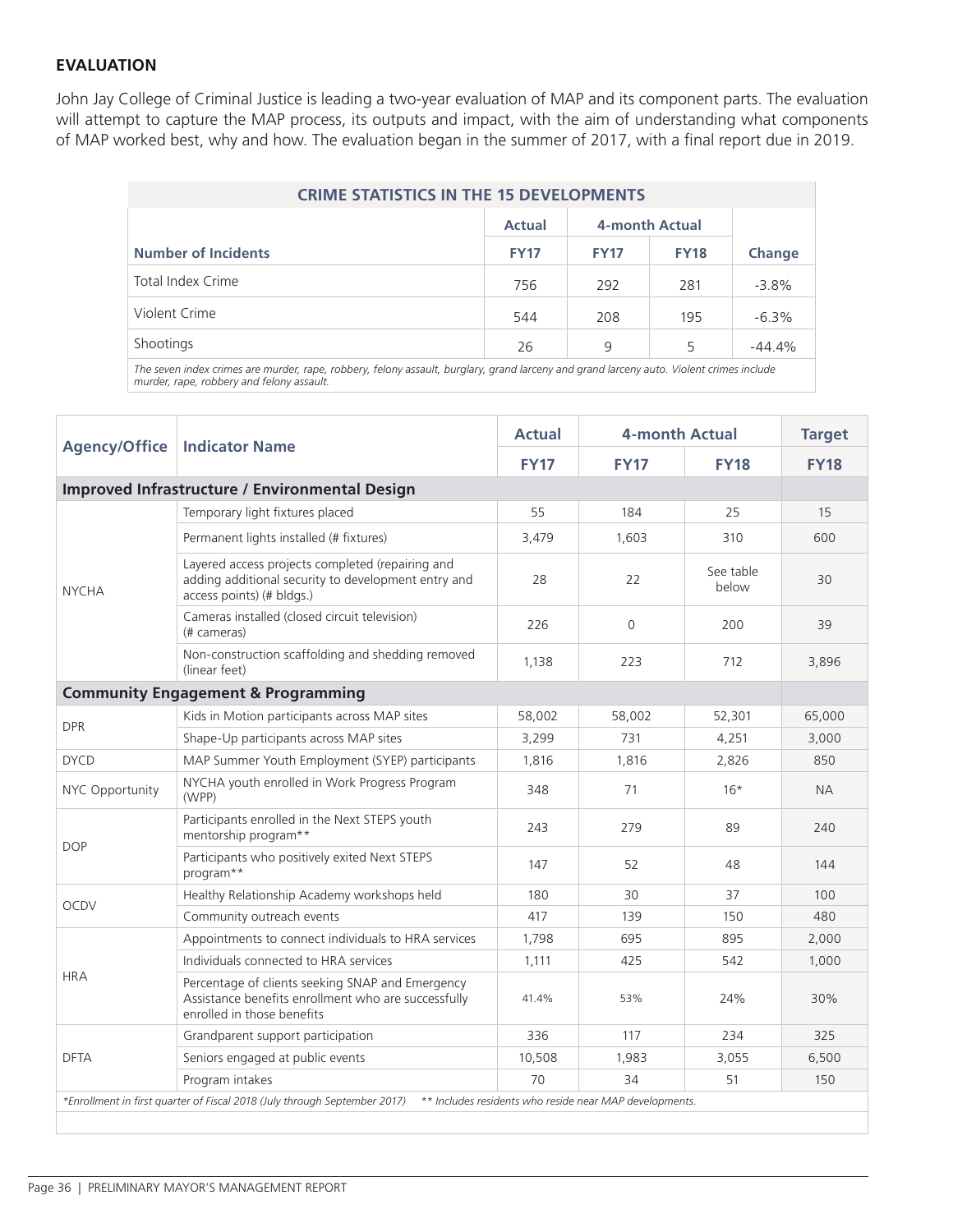| <b>Development Name</b>               | <b>Layered Access Control (LAC) Scope of work</b>                                                                                          | July - Oct.<br>2017 (FY18)<br>% completed |
|---------------------------------------|--------------------------------------------------------------------------------------------------------------------------------------------|-------------------------------------------|
| <b>BOULEVARD</b>                      | Total Doors = 36 doors in 18 buildings (30 new entrance doors and 6 new exit doors).                                                       | 57%                                       |
| <b>BROWNSVILLE</b>                    | Total Doors = 92 doors in 27 Buildings (30 new front doors, 16 retrofit front doors,<br>15 new exit doors, 31 retrofit exit doors).        | 100%                                      |
| <b>BUSHWICK</b>                       | Total Doors = 16 doors (8 new entrance doors and 8 new exit doors).                                                                        | 5%                                        |
| <b>BUTLER</b>                         | Total Doors = 18 doors in 6 buildings (15 new entrance doors, 6 new exit doors).                                                           | 100%                                      |
| <b>CASTLE HILL</b>                    | Total Doors = 43 doors in 14 buildings (15 new entrance doors and 28 new exit<br>doors)                                                    | 90%                                       |
| <b>INGERSOLL</b>                      | Total Doors = 53 doors in 20 buildings (8 new entrance doors, 37 retrofit entrance<br>doors, 2 new exit doors, and 6 retrofit exit doors). | 33%                                       |
| <b>PATTERSON</b>                      | Total Doors = 50 doors in 15 buildings (25 new entrance doors and 25 new exit<br>doors).                                                   | 21%                                       |
| POLO GROUNDS TOWERS                   | Total Doors = 26 doors in 4 buildings (retrofit 14 entrance doors, 12 new exit doors)                                                      | 85%                                       |
| <b>QUEENSBRIDGE NORTH &amp; SOUTH</b> | 47 New intercoms and door hardware                                                                                                         | 10%                                       |
| <b>WAGNER</b>                         | Total Doors = 44 doors at 22 buildings (22 entry retrofits, 14 new exit doors, 8 exit<br>retrofits)                                        | 100%                                      |
| <b>RED HOOK</b>                       | Being planned by Office Of Recovery & Resiliency (ORR), formerly Sandy Group                                                               | <b>NA</b>                                 |
| <b>SAINT NICHOLAS</b>                 | Total Doors = 28 doors in 13 buildings (7 new entrance doors, 7 retrofit entrance<br>doors, 4 new exit doors, and 10 retrofit exit doors). | 95%                                       |
| <b>STAPLETON</b>                      | Total Doors = 41 doors in 6 buildings (12 retrofitted entrance doors and 29 retrofitted<br>exit doors).                                    | 8%                                        |
| <b>TOMPKINS</b>                       | Total Doors = 24 doors in 8 buildings (12 new entrance doors and 12 new exit doors).                                                       | 45%                                       |
| VAN DYKE I & II                       | Total Doors = 46 doors in 23 buildings (32 new entrance doors and 14 new exit<br>doors).                                                   | 22%                                       |

# PARTICIPATING NYCHA DEVELOPMENTS

**• THE BRONX** Butler Castle Hill I and II Patterson

- **• BROOKLYN**  Boulevard Brownsville Bushwick Ingersoll Red Hook E and W **Tompkins** Van Dyke I and II
- **• MANHATTAN** Polo Grounds St. Nicholas Wagner
- **• QUEENS** Queensbridge I and II
- **• STATEN ISLAND** Stapleton